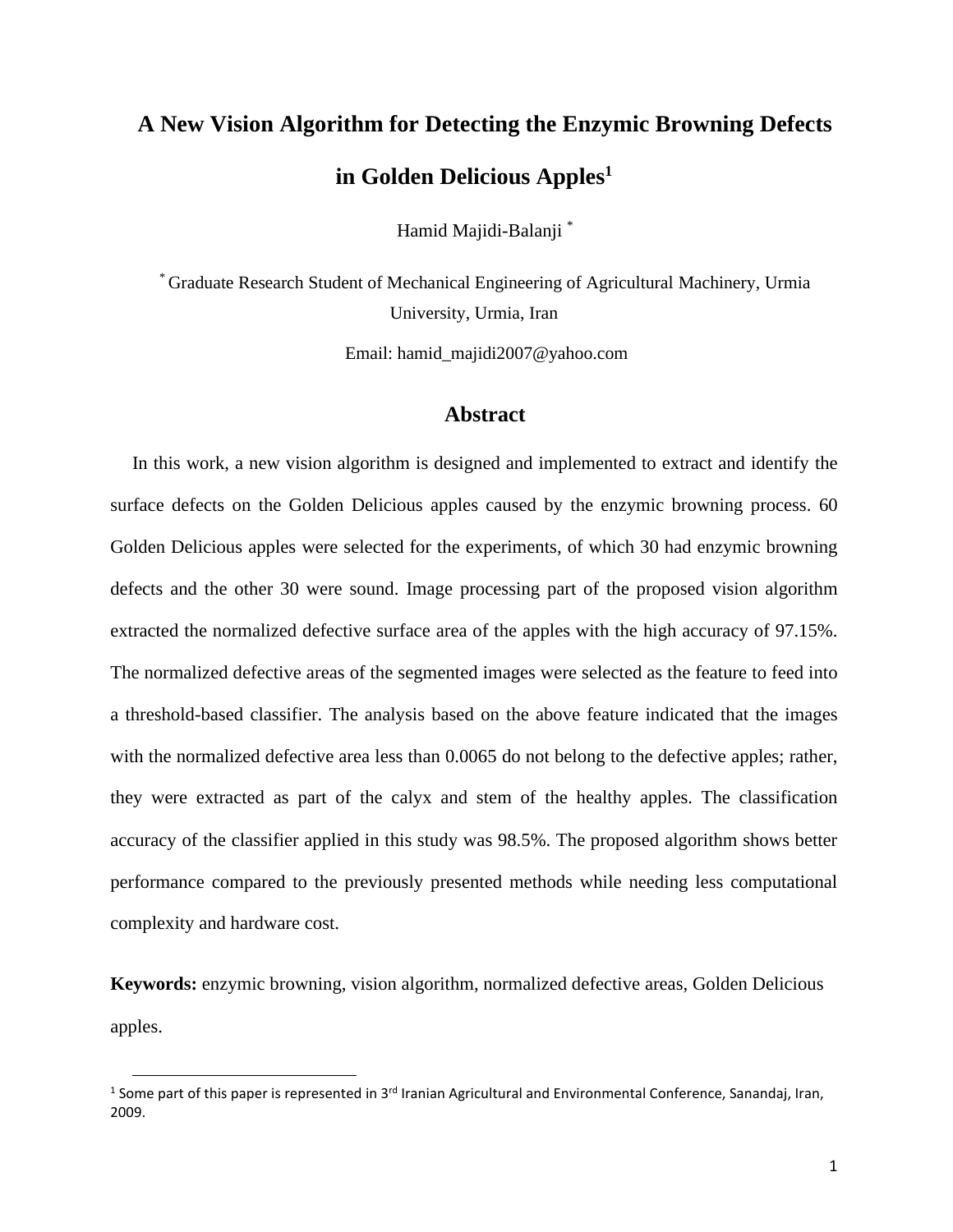## **1. Introduction**

Enzymic browning is a chemical process involving polyphenol oxidization or other enzymes that create melanin, resulting in a brown color. Enzymic browning is an important color reaction in fruits, vegetables and seafood. Enzymic browning of fruits and vegetables causes heavy economic losses for growers.

The quality of apples strongly depends on the factors such as: shape, color, size, and the absence of surface defects [1]. The quality assessment of fresh fruits has been performed by human inspectors for years. Such methods are not only tedious and time consuming, but also affected by workman interpretation of the surface defects.

Machine vision and artificial intelligence algorithms offer modern and fast solutions to improve post processing operations such as sorting and packaging in agricultural and food industries.

Most research conducted on the methodology of extraction and detection of apple surface defects have suffered from a major disadvantage, that is, the materials and methods required to carry out the experiments have been prohibitively costly.

Unay et al. [1] used a multispectral imaging system for acquiring images from Jonagold apples. They applied several segmentation methods based on thresholding techniques to identify surface-defects. Their acquired images were captured at four wavelengths including 450 *nm*, 500 *nm*, 750 *nm*, and 800 *nm*. They applied three unsupervised classifiers such as *k-*means, competitive neural networks (CNN), and self organizing feature maps (SOM), in addition to ten supervised classifiers such as *k-*nearest neighbor (kNN), linear discriminate classifier (LDC) and others [1].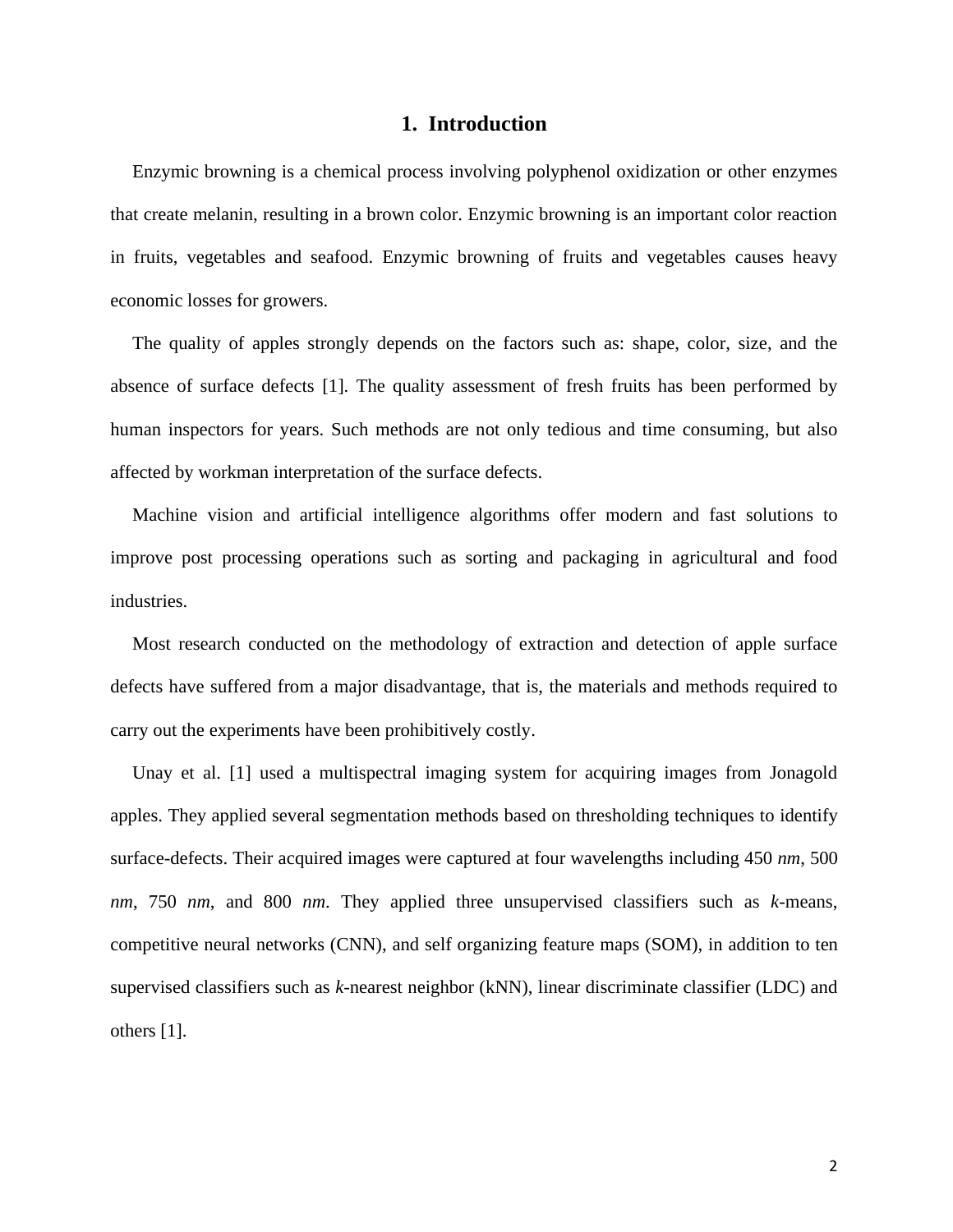An experimental machine vision system to identify the putative surface defects of the Pink Lady and Ginger Gold apples has been designed and implemented by Bennedsen et al. [2]. At the core of their system, there has been an imaging system including a multi-spectral camera with two optical filters at 740 *nm* and 940 *nm* and a conveyor belt with rotating cups. The capturing system acquired 6 images of an apple at 60-degree panning angular rotation of the subject per image. Their vision system successfully detected 92% of the surface-defected Pink Lady apples and 90% of the surface defected Ginger Gold apples [2].

Leemans et al. [3] applied hierarchical grading method for detecting the defects of Jonagold apples. They segmented monochrome images based on the differences between the background pixels and the pixels on the object. After feature extraction phase, the objects were classified into clusters by *k-*means algorithm. The fruits were correctly graded with a rate of 73% [3].

In this study, we first capture images from the surface of Golden Delicious apples by an RGB color camera. Then, after preprocessing step, an image processing algorithm is designed by a statistical study to convert the images from True Color RGB images to monochrome images with a special characteristic that makes the resulting monochrome images as the best candidates for analysis based on thresholding techniques. Finally, after selecting the appropriate features as descriptors of the defective and sound apples, the classification task is performed by a thresholdbased classifier with a high accuracy.

This paper is organized as follows: In Section 2, we describe materials used for the execution of the experiments and data acquisition, then explain the proposed image segmentation method implemented in this study. In Section 3, we do interactive thresholding directly from histograms, then after image analysis, appropriate feature is extracted and applied to the classifier in order to classify the healthy and defective apples. In Section 4, we provide the results obtained from the experiments and discuss about them. Finally, Section 5 concludes the paper.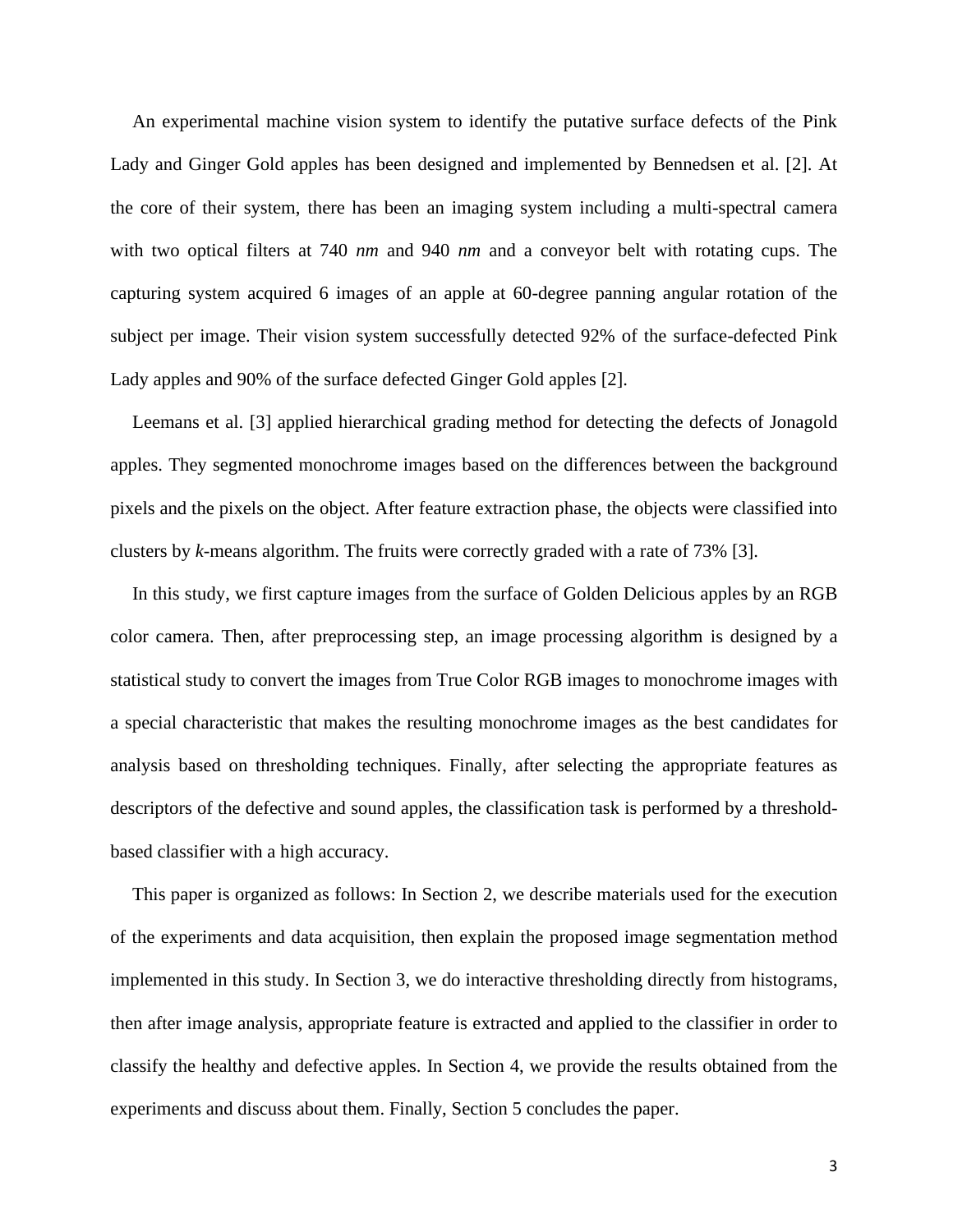## **2. Hardware and Methods**

#### *2.1 Objectives*

 The main focus of this study is to identify and extract the enzymic browning defects. An unavoidable problem encountered in quasi-spherical fruits, is the non-uniform reflectance of light from their surfaces, even when the lighting and imaging system are pre-set to minimize the latter effect, leading to a boundary light reflectance effect that causes segmentation problems at the boundaries of the fruits. One of the goals of this study has been to find a solution for this problem. Fig. 1 shows the block diagram of the proposed vision algorithm. In the following, we will explain each part of the block diagram separately.

#### *2.2. Data acquisition*

The experiment site consists of a computer for displaying, storing, and implementing algorithms in order to analyze the digital images of Golden Delicious apples. A digital camera (*Sony Dsc w200 CCD, Japan*) was used for acquiring the images from the surface of apples and white light was used for the scene illumination.

For implementing the vision algorithm, we used MATLAB software. In the following, we explain the preprocessing algorithm steps.

Before the proposed vision algorithm implementation, the dimensions of all acquired images were reduced from 1600×1200 pixels to 1000×750 pixels. The main advantages of size reduction are the reduction in processing time and memory requirements.

All the images acquired for this research were smeared with noise. The latter appeared when segmentation algorithms were applied to their gray level representation. Some low pass filters such as: Ideal, Butterworth and Gaussian were applied to all digital gray level images [4]. Evaluation of their performance with respect to noise suppression showed that the Gaussian low pass filter with the standard deviation of 0.5 best suppresses the noise.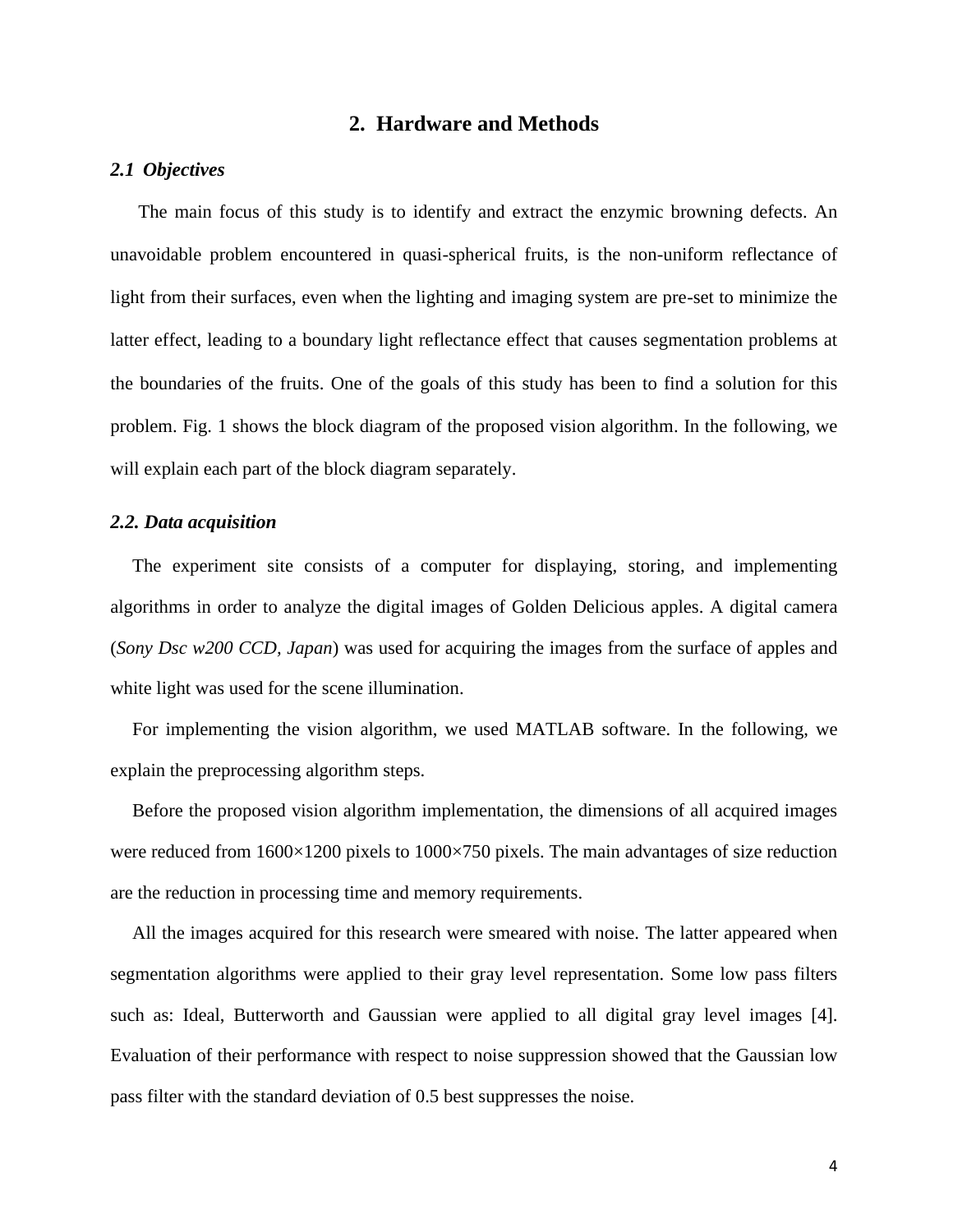#### *2.3. Design of image segmentation algorithm*

Some of the common image segmentation methods like Roberts, Prewitt, Canny, and Sobel edge detection techniques were used in this study for detecting and extracting the apple defects. But, the obtained results were not satisfactory. For instance, by using Robert's edge detection kernel, the whole boundary edge of the apple and also normalized defective area were extracted simultaneously. Even, applying the morphological operators such as erosion could not alleviate the problem. Fig. 2 shows this issue.

Moreover, so far, no published work focusing on the surface defect segmentation using edgebased techniques has been reported.

Thresholding based techniques for defect extraction in agricultural applications are fast, accurate, and reliable. In addition, their hardware and software implementations are simple. One of the most common thresholding techniques is the automatic Otsu thresholding method. However, a thresholding-based segmentation method performs well when the histogram of the gray scale image is bimodal [5]. But as mentioned before, because of the quasi-spherical shape of apple, the latter requirement was not meet.

Fig. 3 demonstrates the histogram of Fig. 2.a. It is observed that the histogram is a multimodal histogram with many valleys and peaks due to the non-uniform light reflectance from the spherical surface of apple. Therefore, applying the automatic Otsu's thresholding technique would result in miss-identification of some healthy parts of the defective apple as enzymic browning defect, culminating error in the classification phase shown. Fig. 4. shows the effect of Otsu's thresholding technique on gray scale image.

The best approach to overcome the above problem is to generate a gray scale image from the True Color RGB image, which has a bimodal histogram, so that the first modal represents the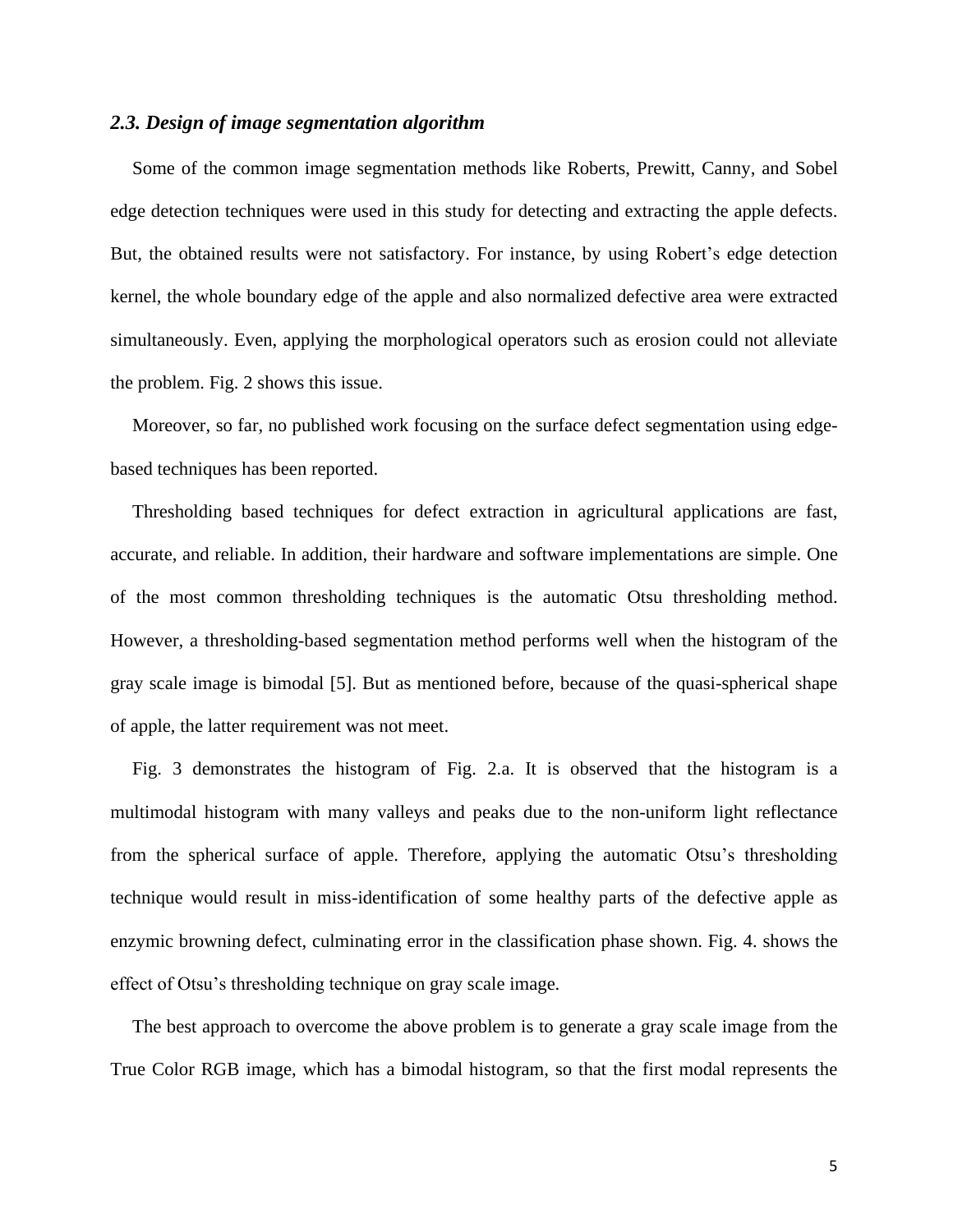pixels belonging to the defective parts (dark) and the second modal shows the background pixels (bright). Thus, the main focus of this study is to define an RGB to gray scale transformation such that its input being a True Color RGB image and the output to be a corresponding gray scale image with a bimodal histogram which is the best candidate for the automatic Otsu's thresholding technique. The following equation shows the latter hypothetical transformation.

$$
f_{\rm gray} = af_{\rm R} + bf_{\rm G} + cf_{\rm B} \tag{1}
$$

where f<sub>gray</sub> is the resultant gray scale image, *a*, *b*, *c* are the weights (coefficients) multiplied by the Red  $(f_R)$ , Green  $(f_G)$ , and Blue  $(f_B)$  components of the *RGB* color space, respectively.

Before computing such a transformation, color sampling operations on the True Color RGB image of the sound and defective parts of a Golden delicious apple was performed. Fig. 5 demonstrates an RGB true-color image of a defective apple. Fig. 6 shows one realization of the color characteristics (color profiles) of the sound and the defective parts of a Golden Delicious apple.

It is observed from Fig. 6 that, the gray level values of Red and Green components of *RGB* color space play an important role in both sound and defective parts of a Golden Delicious apple, while the blue component is almost placed at the bottom of the color profile. The blue light of the spectrum contains a high level of energy in short wave lengths which is the dominant light on the surface of the Earth and present at all image scenes. Therefore, the weight of the Blue component was set to zero and removed from subsequent designs of the transformation functions in this study. Hence, Eq. 1 will be represented as:

$$
f_{\rm gray} = af_{\rm R} + bf_{\rm G} \tag{2}
$$

As a statistical study, a permutation operation was performed on the weights of *a* and *b*. We have changed the weights *a* and *b* between 0.1 and 1. The schematic of this operation is shown in Fig. 7.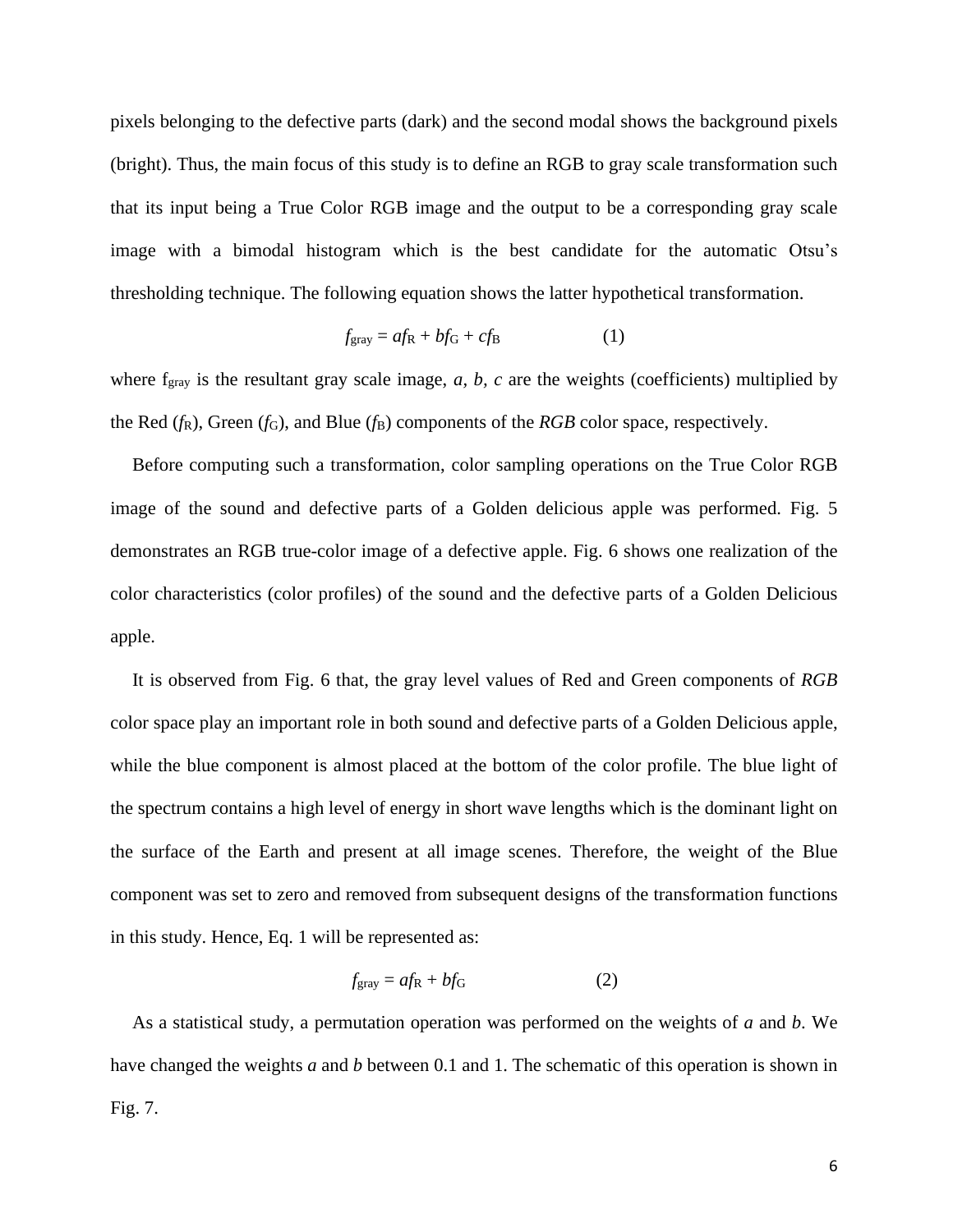After implementation of the permutation algorithm, 100 gray scale images for each Golden Delicious apple under experiment were created. Then, all of the resulting images were scrutinized visually and their histograms were computed. Consequently, 39 gray scale images with bimodal histograms as well as visually good appearance were selected as the best candidates for applying the automatic Otsu's thresholding segmentation algorithm in order to extract the defective parts. Table 1 shows the 18 selected weights of *a* and *b*, producing gray scale images with bimodal histograms and the corresponding computed normalized defective surface areas explained later.

After substituting of the 39 weights into equation 2, to generate 39 gray scale images with bimodal histograms, the resulting images were segmented by the automatic Otsu thresholding algorithm, resulting in binary images in which the binary 1's (white) represented the enzymic browning defective parts and the binary 0's (black) showed the background and the healthy parts. Fig. 8.a demonstrates a defective Golden Delicious apple in RGB color space. The computed gray scale image with  $a = 0.3$  and  $b = 1$ , according to Eq. 2, is depicted in Fig. 8.b, and the segmented image obtained from the automatic Otsu's thresholding algorithm is shown in Fig. 8.c.

## **3. Image Analysis, Feature Extraction, and Classification**

#### *3.1. Image analysis*

It is desired to make sure about the correctness of the extracted defective parts of the Golden Delicious apples by the proposed algorithm and the accuracy of the computed normalized defective area. For the latter purpose, the histograms of all gray scale images were computed, and the best threshold values were chosen from the respective histograms, and verified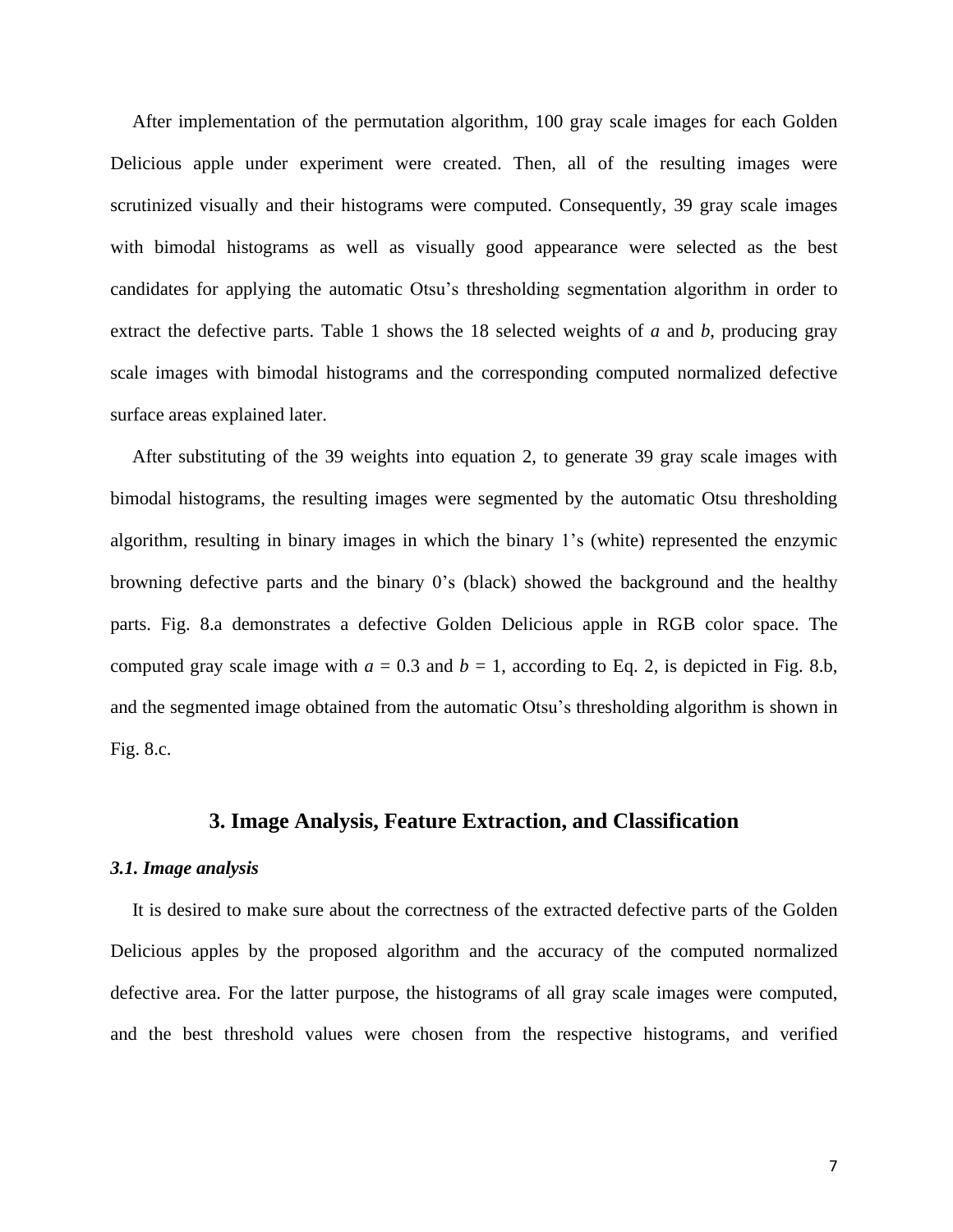interactively<sup>2</sup>. Then, we performed thresholding on all gray scale images of the healthy and defective apples. Next, the normalized defective areas (NDA's) of the segmented images were computed. It is worth mentioning that the computed NDA was used as the feature applied to the classifier.

Considering the computed normalized defective area by the proposed technique and the interactive thresholding, to verify the results, we came across the fact that there is a set of Red and Green weights, *a=*0.3 and *b=*1 (according to Eq. 2), that extracts the maximum NDA of defects on apples. Evaluation of the distribution and the arrangement of the Green weights versus those for the Red from Table. 1, as plotted in Fig. 9, has demonstrated that there is no linear relationship between the Green and Red weights. Considering the data arrangement, it has been further observed from Fig. 9 that these coefficients form a triangular configuration.

#### *3.2. Feature Extraction*

As a new study, we computed the gravity center of the triangular shape, as 0.7641 for *a* (the weight multiplied by the red component weight) and 0.7436 for *b* (the weight multiplied by green component), respectively. Then all *RGB True Color* images of Golden Delicious apples were converted to the gray scale images with a prominent characteristic of having bimodal histograms. Next, after segmenting the resulting gray scale images by the automatic Otsu's thresholding technique, the normalized defective areas of the segmented images were computed. The normalized defective area (NDA) of the segmented image is defined as the sum of number of binary 1 pixels divided by the total number of pixels (binary 1's and 0's) in the segmented image. Tables 2 and 3 show the NDA of the segmented images for defective and sound apples with the weights  $(a, b) = (0.3, 1)$  and  $(a, b) = (0.7641, 0.7436)$ .

<sup>&</sup>lt;sup>2</sup> This was done by the facility supported by IPT software enabling a user to surf an image and observe the gray level values of its pixels.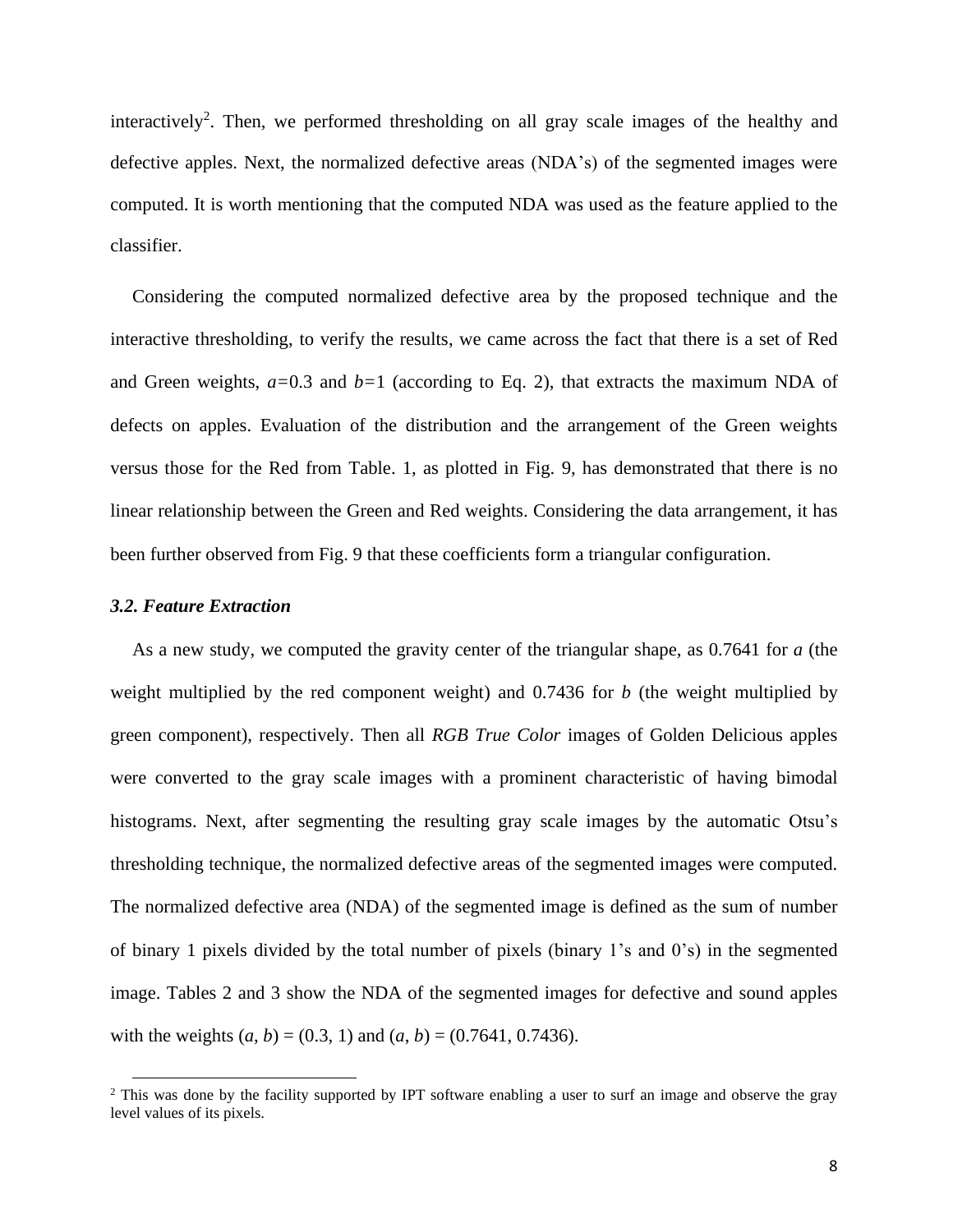Scrutinizing the above (now binarized) segmented images indicates that the normalized defective area of segmented image is the best descriptors of an apple's putative defect. Furthermore, this feature has been utilized as the input to a threshold-based classifier used in this study which is presented in Tables 2 and 3.

#### *3.3. Threshold Based Classifier*

Considering the normalized defective area of binary segmented images as descriptor to identify whether a given apple's image is healthy or defective, we got to this conclusion that there is a normalized defective area threshold equal to 0.0065 such that if the computed NDA of the segmented image is less than that, then the apple belongs to healthy class. The binary 1's pixels in these kinds of images are representatives of calyx and stem, not defective parts. While if the NDA of the segmented image for a given apple's image is greater than 0.0065, then it is sorted as a defective class. That is:

```
if NDA <= 0.0065 Given apple is healthy.
else
```
Given apple is defective.

Fig. 10 indicates the schematic of the threshold-based classifier used in this study as a simple classification tool.

## **4. Results and Discussion**

The proposed machine vision algorithm was applied to a batch of 60 Golden Delicious apples, where 30 apples had the enzymic browning defect and the remainders were sound and standard.

Quasi-spherical shapes of apples caused the non-uniform reflectance light from their surface. The latter caused the gray level values of pixels representing an apple surface to fluctuate significantly. Thus, applying segmentation algorithms like edge detection based on thresholding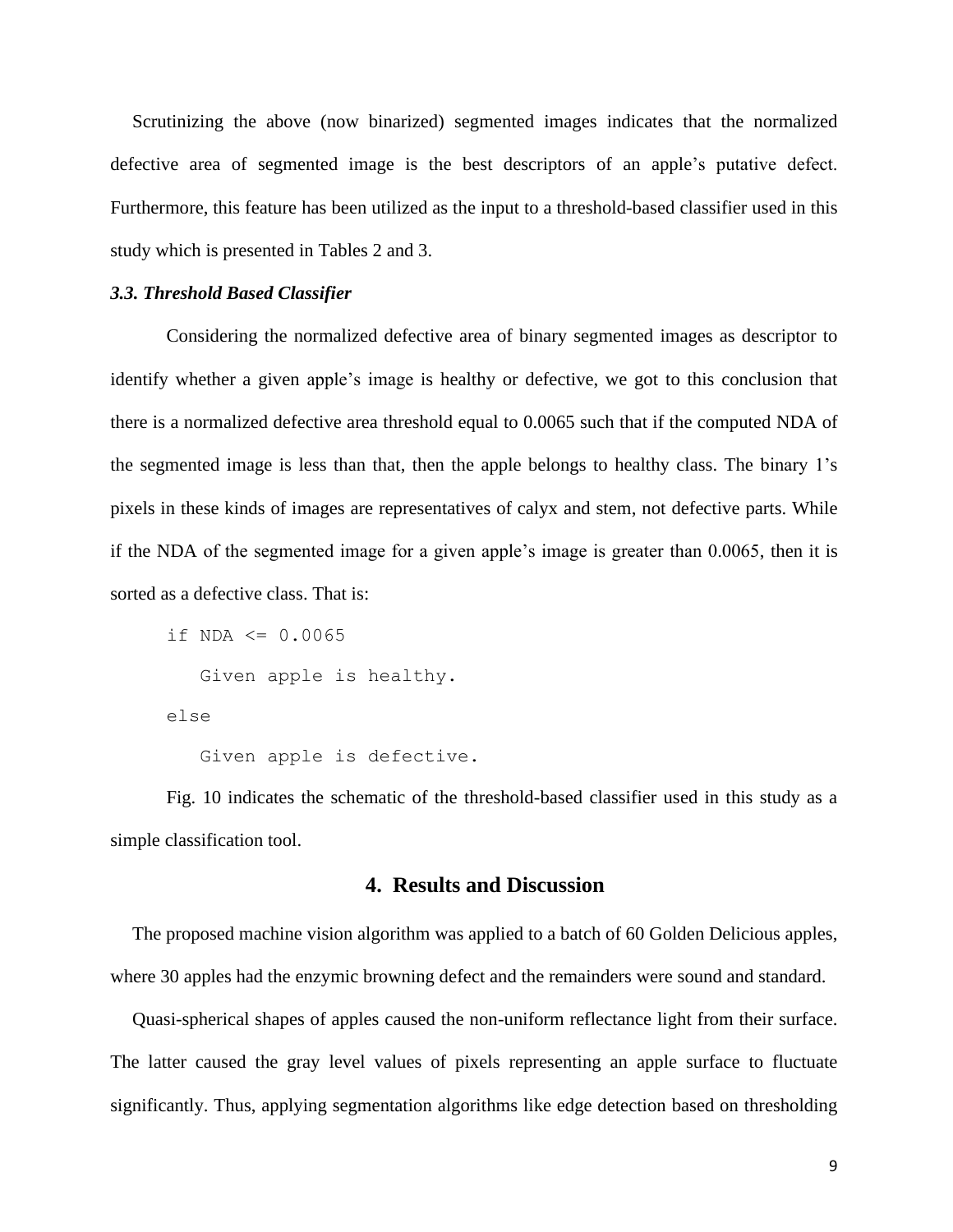were inefficient. Consequently, the problem of defect identification becomes, to some extent, insurmountable.

We have attempted to find the best segmentation method for extracting defects, based on an adaptive thresholding technique. It is noteworthy that due to non-uniform light reflectance, causing multimodal histograms, common thresholding techniques do not render acceptable performance.

Hence, we developed a vision algorithm based on a transformation whose input is a True Color RGB image and its output, a gray level image with a bimodal histogram. The resulting gray scale image would be a good candidate for applying the automatic Otsu thresholding algorithm. The proposed algorithm is capable of segmenting defects with high accuracy. Interactive thresholding based on choosing an appropriate threshold from the histograms was applied for verification to confirm the accuracy of the proposed vision algorithm. Considering the data in Table 4, we have found that the total normalized defective area computed from the weights  $(a=0.3, b=1)$  is 0.8754 and the total normalized defective area computed by the interactive thresholding technique, as testifier, is 0.5867. The error *e* is calculated as:

$$
e = (NDA_{\text{ts}} - NDA_{\text{hb}})/NDA_{\text{hb}} \times 100 \tag{3}
$$

where *NDAts* is the total normalized defective area obtained by the specified weights and *NDAhb* is the total defective normalized area computed by the interactive thresholding method.

In this case, the accuracy of the enzymic browning defect extraction for the weigh pair  $(a=0.3, b=1)$  would be 49.94%.

In the same manner, the total normalized defective area obtained by using the weight pair  $(a= 0.7641, b=0.7436)$ , is 0.6014 and the accuracy of the defect extraction would be computed as 97.51%. So, we choose the weights 0.7641 and 0.7436 for *a* and *b*, respectively. Therefore, the proposed transformation for this study has been the following: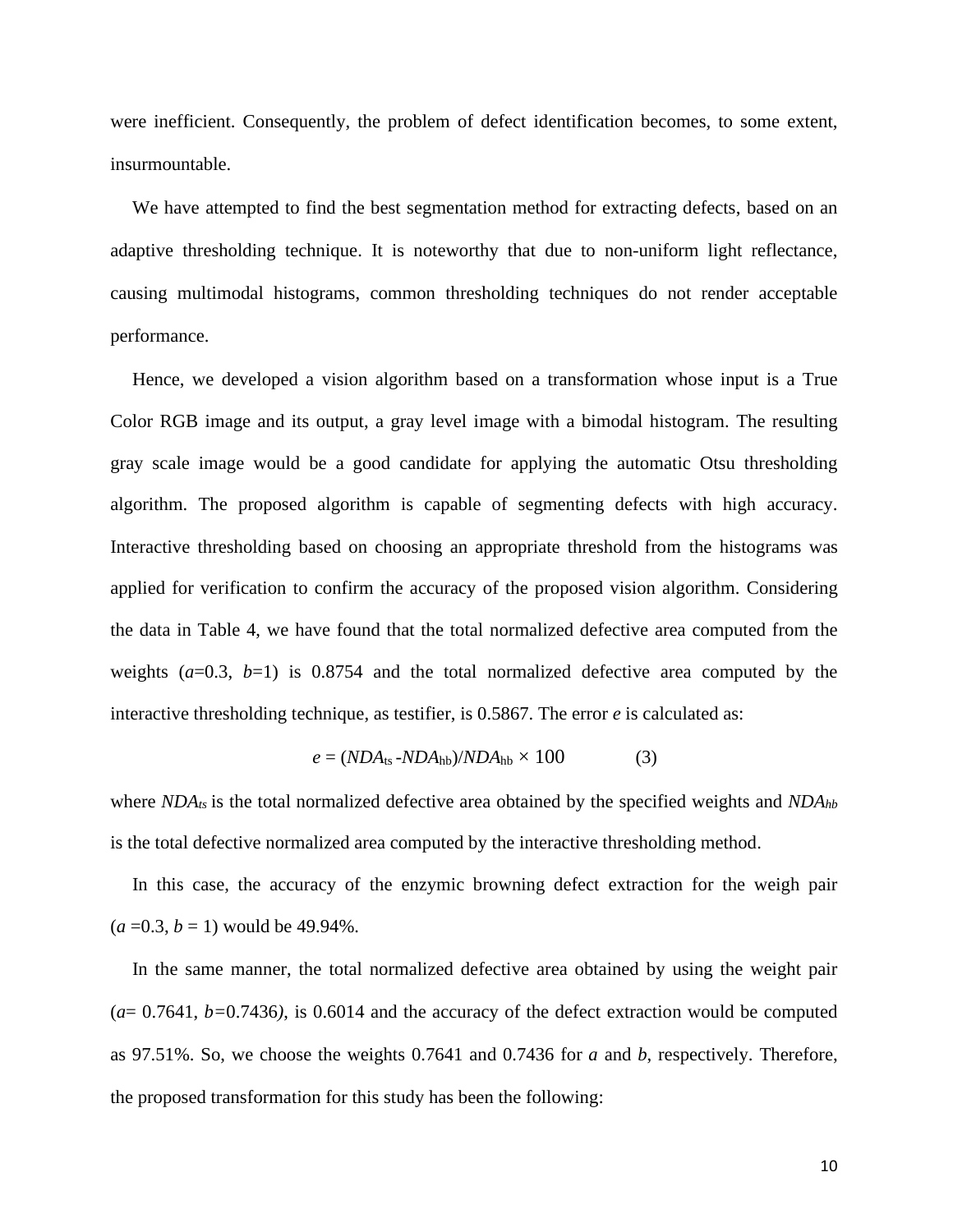$$
f_{\text{gray}} = 0.7641 f_{\text{R}} + 0.7436 f_{\text{G}} \tag{4}
$$

Noting Fig. 11 and considering the data of Table 3, a cardinal point has been deduced that all segmented images with the normalized defective areas (NDA's) less than 0.0065, belong to the stem and the calyx of the good apples rather than the defective ones.

The classification accuracy of the threshold-based classifier used in this study is 98.5%, We can conclude that NDA is appropriate feature to define surface defects, and threshold-based classifier has high capability of classification of apples as defective or sound.

The proposed vision algorithm has two distinct advantages over the methods implemented by Bennedsen et al. [2] and Leemans et al. [3]. First, it benefits from a high accuracy of 97.51% in image processing phase and about 98.5% in classification, as compared to 92% recognition for Pink Lady and 90% for Ginger Gold apples reported by Bennedsen et al [2], and 73% reported by Leemans et al [3]. Furthermore, our proposed vision algorithm utilizes low-cost equipment to accomplish the said tasks, while Bennedsen [2], Leemans [3], and Unay et al [1] achieved their results with higher cost equipments such as multispectral cameras and conveyor to conduct their experiments. Although, the approach and techniques in this study use lower cost equipments, the performance in identifying and classification of the surface defects is superior to those reported in the above-mentioned papers.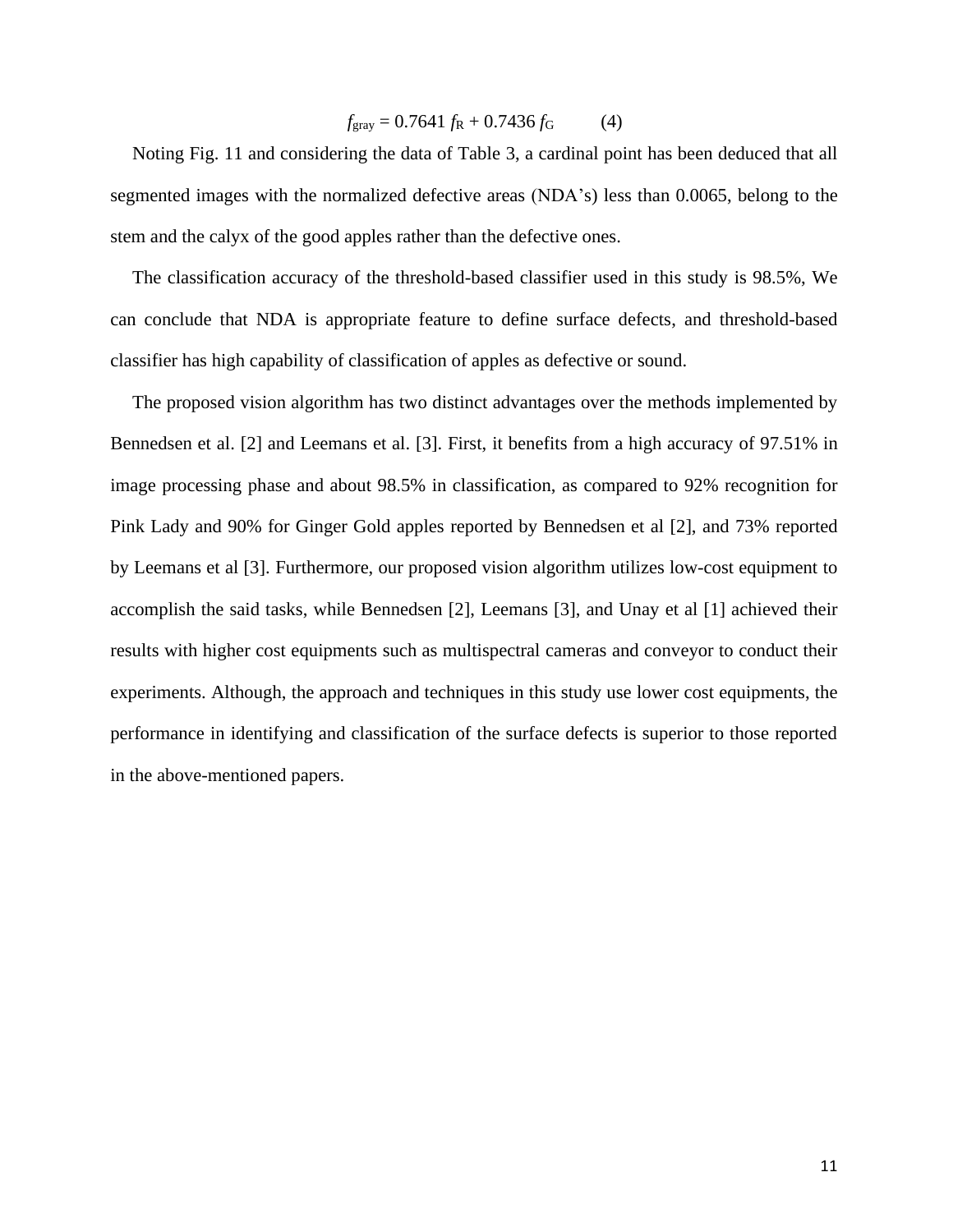### **5. Conclusions**

In this research, a machine vision algorithm has been developed. First, we proposed *RGB* to gray scale transformation which yielded gray level images with bimodal histograms using Eq. 4. The latter made the application of automatic thresholding approach to image segmentation such as Otsu's adaptive thresholding technique to be possible with a high accuracy. As a result, we obtained 97.51% accuracy for extraction of the apple's defective parts. Then, the normalized defective area (NDA) of the segmented image was used as the feature. The results indicate that segmented images with the normalized defective area (NDA) less than 0.0065 do not belong to defective apples, whereas they are part of the calyx and stem of the healthy apples. Consequently, the NDA was applied to a threshold-based classifier to identify the healthy and defect images. The classification accuracy of the classifier is 98.5%.

Comparing the results obtained from the proposed algorithm with those of the other methods published before, it is concluded that the new method achieves better performance with less cost and computational complexity.

#### **Acknowledgment**

The author would like to thank Prof. William Pratt and Dr. Behnam Ashjari for their helpful comments regarding this paper.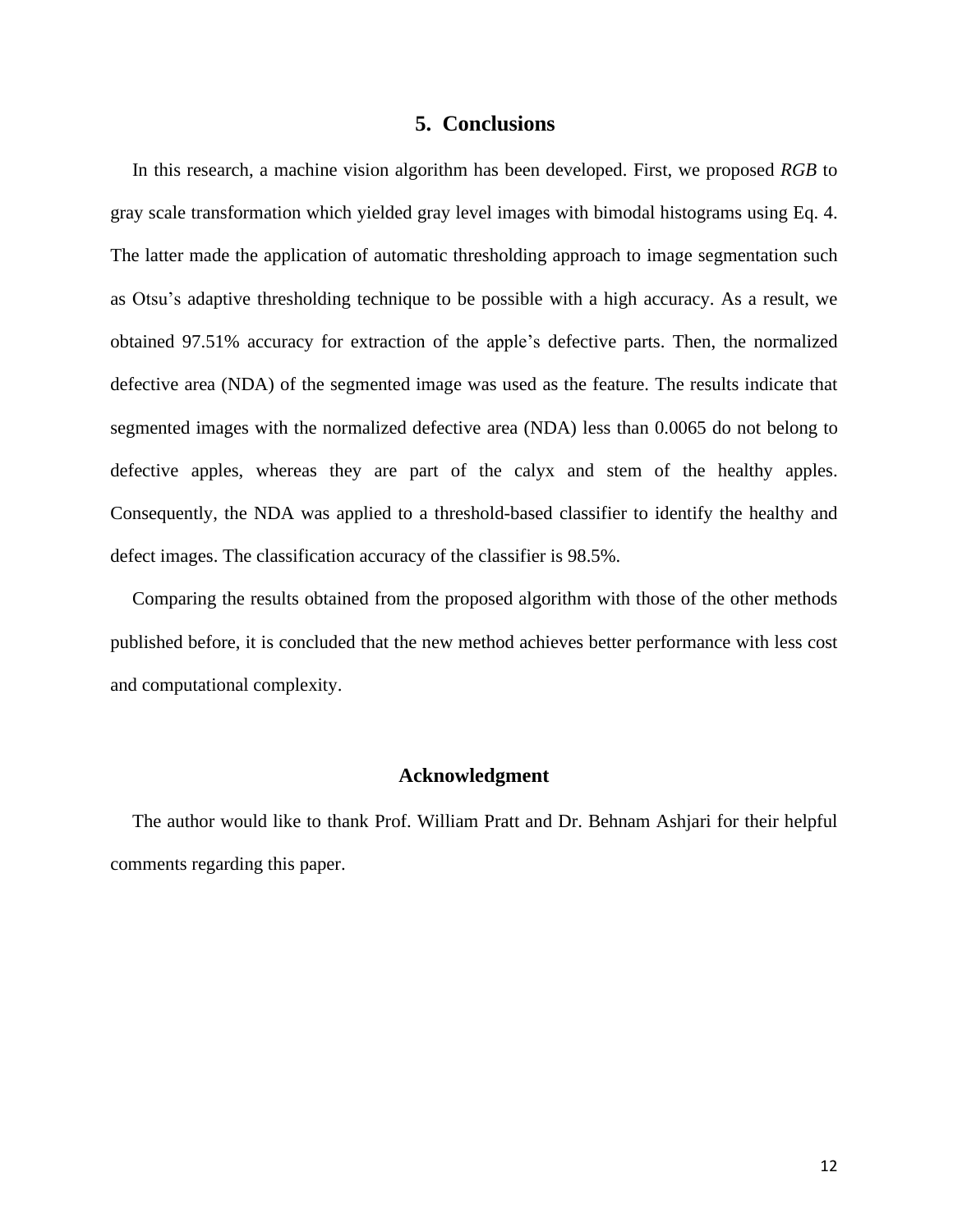## **References**

- [1] D. Unay and B. Gosselin, "Automatic defect segmentation of 'Jonagold' apples on multispectral images," *Postharvest Biolo. Technology Journal*, vol. 42, pp. 271-279, 2004.
- [2] B. S. Bennedsen, D. L. Peterson, and A. Tabb, "Identifying defects in images of rotating apples," *Computer Electronics Agriculture Journal*, vol. 48, pp. 92-102, 2005.
- [3] V. Leemans and M. F. Destain, "A real-time grading method of apples based on features extracted from defects," *Journal of Food Engineering*, vol. 61, pp. 83-89, 2004.
- [4] R. C. Gonzalez and R. E. Woods, "*Digital Image Processing*," Prentice Hall, New Jersey, 2008.
- [5] W. K. Pratt, "*Digital Image Processing*," John Wiley & Sons, New Jersey, 2007.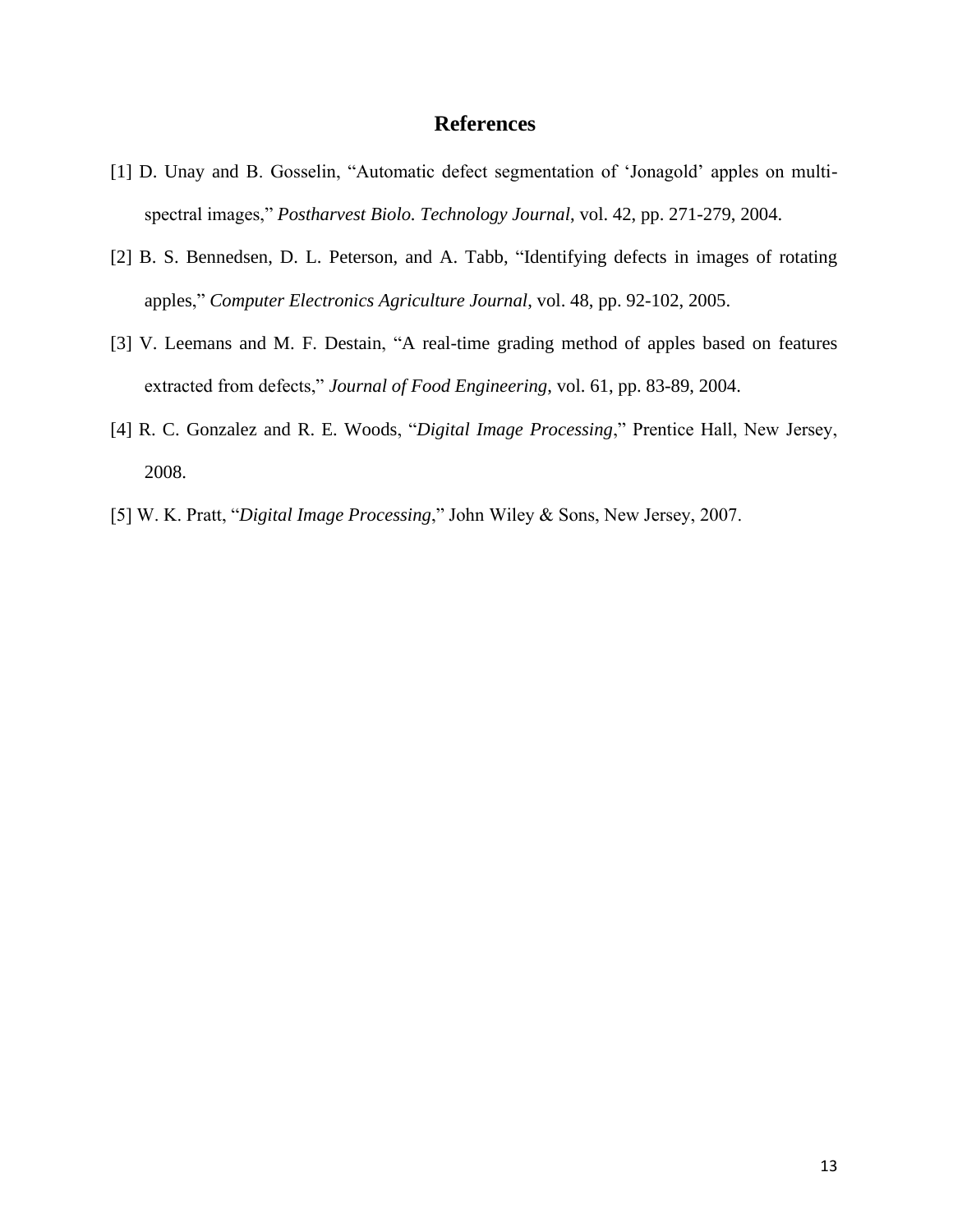| $\boldsymbol{a}$ | $\boldsymbol{b}$ | Normalized Defective Area (NDA) |
|------------------|------------------|---------------------------------|
| $\overline{0.3}$ | $\overline{1}$   | 0.0432                          |
| $0.4\,$          | 0.9              | 0.0418                          |
| $0.5\,$          | $0.7\,$          | 0.0410                          |
| $0.5\,$          | $0.8\,$          | 0.0406                          |
| 0.6              | $0.7\,$          | 0.0398                          |
| $0.4\,$          | $\,1$            | 0.0394                          |
| $0.5\,$          | 0.9              | 0.0385                          |
| $\mathbf{1}$     | $0.2\,$          | 0.0382                          |
| $0.8\,$          | $0.5\,$          | 0.0378                          |
| $0.6\,$          | $0.8\,$          | 0.0378                          |
| $0.7\,$          | $0.7\,$          | 0.0368                          |
| $0.5\,$          | $\,1\,$          | 0.0367                          |
| $1\,$            | 0.3              | 0.0361                          |
| $0.8\,$          | $0.6\,$          | 0.0359                          |
| $0.6\,$          | 0.9              | 0.0359                          |
| 0.9              | $0.5\,$          | 0.0351                          |
| $\,1\,$          | $0.4\,$          | 0.0343                          |

Table 1. Several values of the coefficients  $a$  and  $b^*$  used in Eqs. 1, 2, 3, and 4, and the respective computed NDA.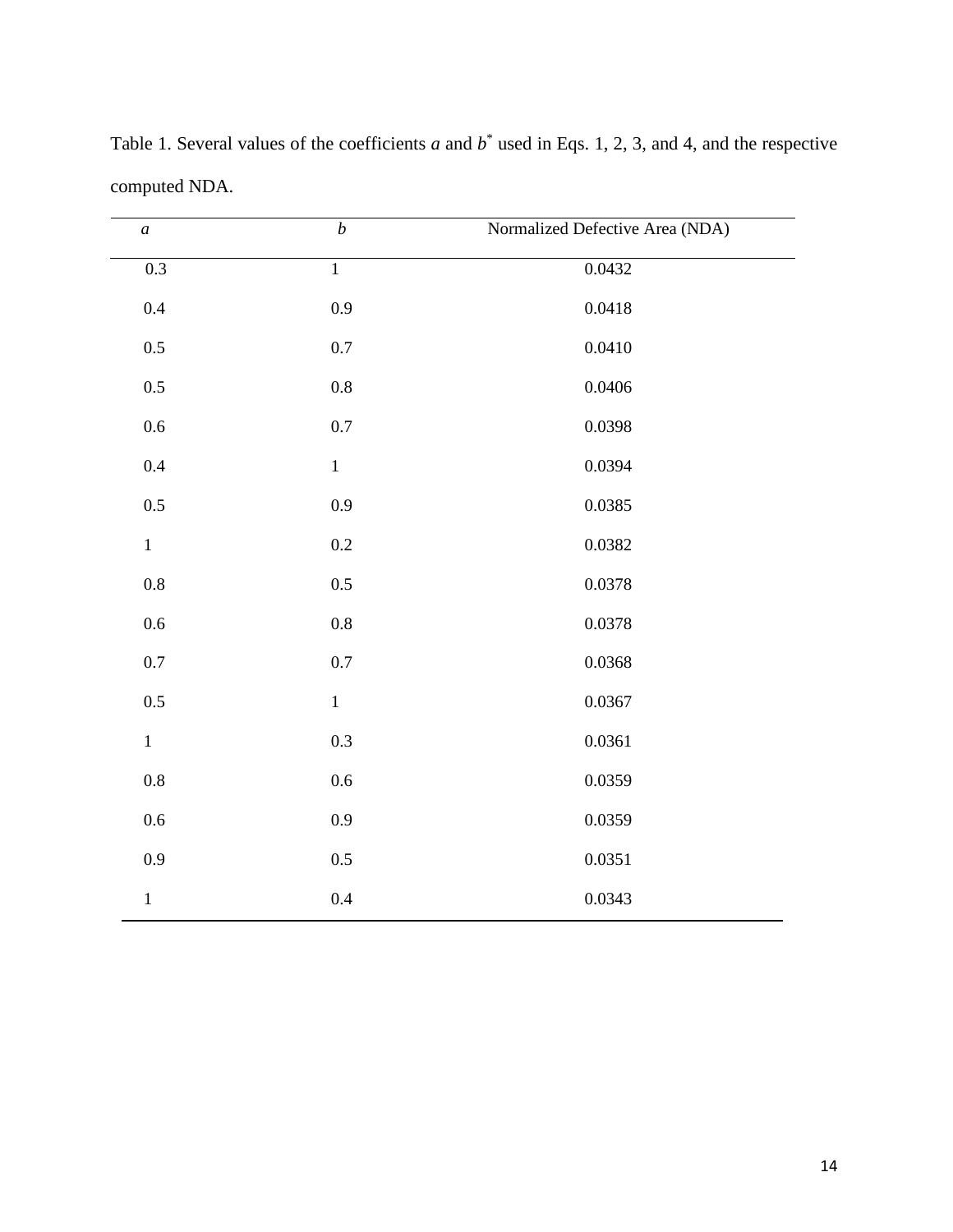| Apple No.      | <b>Defective apples</b>          | <b>Sound apples</b><br><b>Normalized Extracted Area</b> |  |
|----------------|----------------------------------|---------------------------------------------------------|--|
|                | <b>Normalized Defective Area</b> |                                                         |  |
|                | (NDA)                            |                                                         |  |
| $\mathbf{1}$   | 0.031                            | $2.6 \times 10^{-6}$                                    |  |
| $\sqrt{2}$     | 0.1097                           | 0.011                                                   |  |
| $\mathfrak{Z}$ | 0.0625                           | 0.0238                                                  |  |
| $\overline{4}$ | 0.0672                           | 0.0302                                                  |  |
| 5              | 0.0303                           | $2.55\times10^{-5}$                                     |  |
| $6\,$          | 0.0311                           | $2.4 \times 10^{-4}$                                    |  |
| $\overline{7}$ | 0.0432                           | $1.21\times10^{-4}$                                     |  |
| $8\,$          | 0.0591                           | $3.14 \times 10^{-4}$                                   |  |
| $\mathbf{9}$   | 0.0662                           | $5.63\times10^{-4}$                                     |  |
| 10             | 0.0378                           | $4.39\times10^{-4}$                                     |  |
| $11\,$         | 0.0423                           | $4.88\times10^{-4}$                                     |  |
| 12             | 0.0465                           | $3.59\times10^{-4}$                                     |  |
| 13             | 0.0508                           | $2.83\times10^{-4}$                                     |  |
| 14             | 0.0467                           | $1.16\times10^{4}$                                      |  |
| 15             | 0.0701                           | $2.11\times10^{-4}$                                     |  |
| 16             | 0.0305                           | $2.27\times10^{-4}$                                     |  |
| 17             | 0.0487                           | $1.86\times10^{-4}$                                     |  |

Table 2. The normalized areas of the segmented images for  $a = 0.3$  and  $b = 1$  for defective and sound apples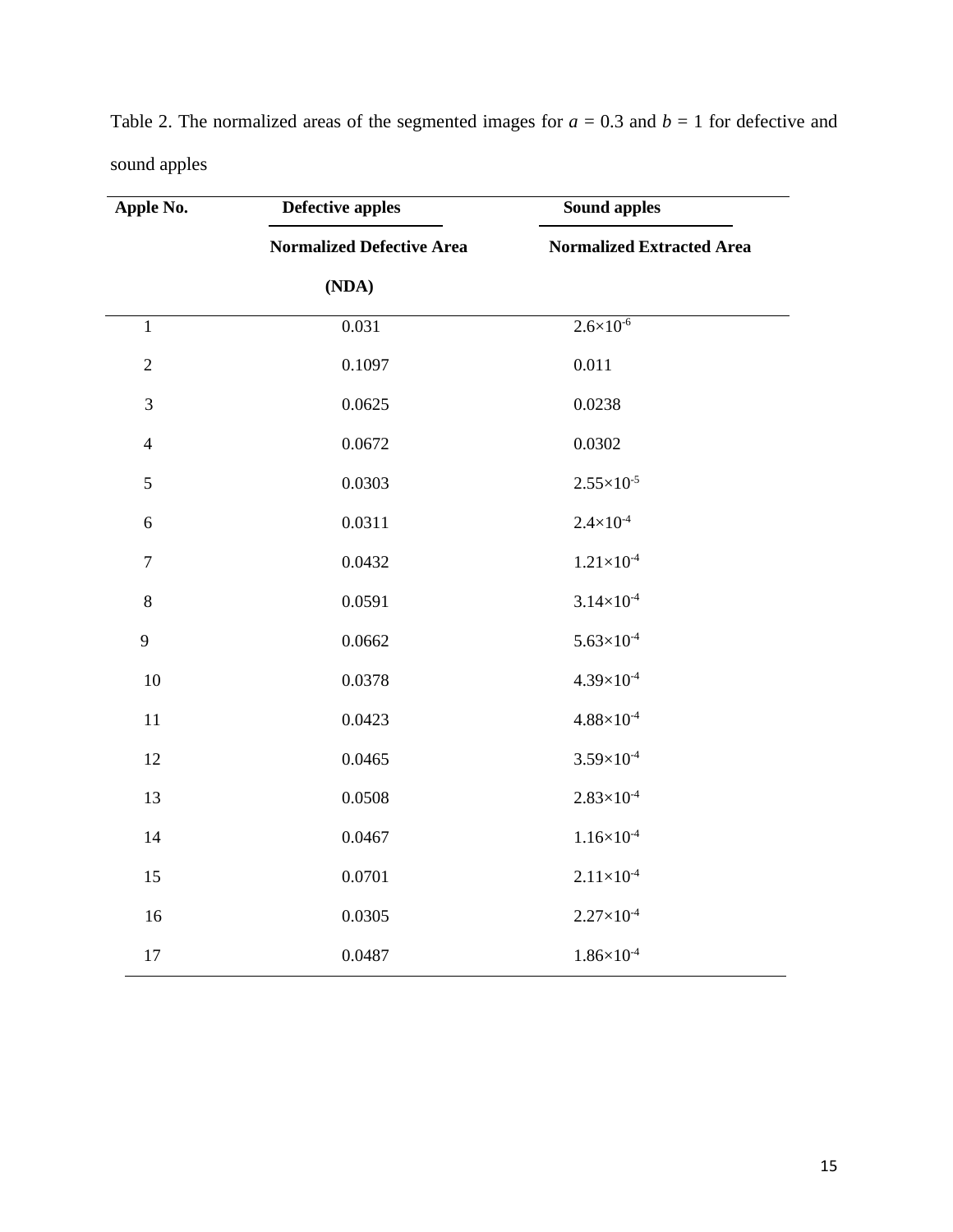| Apple No.        | <b>Defective apples</b>          | <b>Sound apples</b>              |  |
|------------------|----------------------------------|----------------------------------|--|
|                  | <b>Normalized Defective Area</b> | <b>Normalized Extracted Area</b> |  |
|                  | (NDA)                            |                                  |  |
| $\mathbf{1}$     | 0.0246                           | $\boldsymbol{0}$                 |  |
| $\overline{2}$   | 0.0836                           | $4.72\times10^{-4}$              |  |
| $\mathfrak{Z}$   | 0.0530                           | 0.0065                           |  |
| $\overline{4}$   | 0.0119                           | 0.0095                           |  |
| 5                | 0.0224                           | $\boldsymbol{0}$                 |  |
| 6                | 0.0344                           | $1.56\times10^{6}$               |  |
| $\boldsymbol{7}$ | 0.0413                           | $5.63\times10^{-5}$              |  |
| $\,8\,$          | 0.0388                           | $1.74\times10^{4}$               |  |
| 9                | 0.0224                           | $4.01\times10^{-4}$              |  |
| 10               | 0.0236                           | $2.19\times10^{-4}$              |  |
| $11\,$           | 0.0316                           | $1.74\times10^{-4}$              |  |
| 12               | 0.0401                           | $1.59\times10^{-4}$              |  |
| 13               | 0.0181                           | $2.18 \times 10^{-4}$            |  |
| 14               | 0.0508                           | $3.07\times10^{-5}$              |  |
| 15               | 0.0275                           | $1.27\times10^{4}$               |  |
| 16               | 0.0103                           | $7.66\times10^{-5}$              |  |
| 17               | 0.0400                           | $9.69\times10^{-5}$              |  |

Table 3. The normalized areas of the segmented images for *a*= 0.7641 and *b*= 0.7436 for defective and sound apples.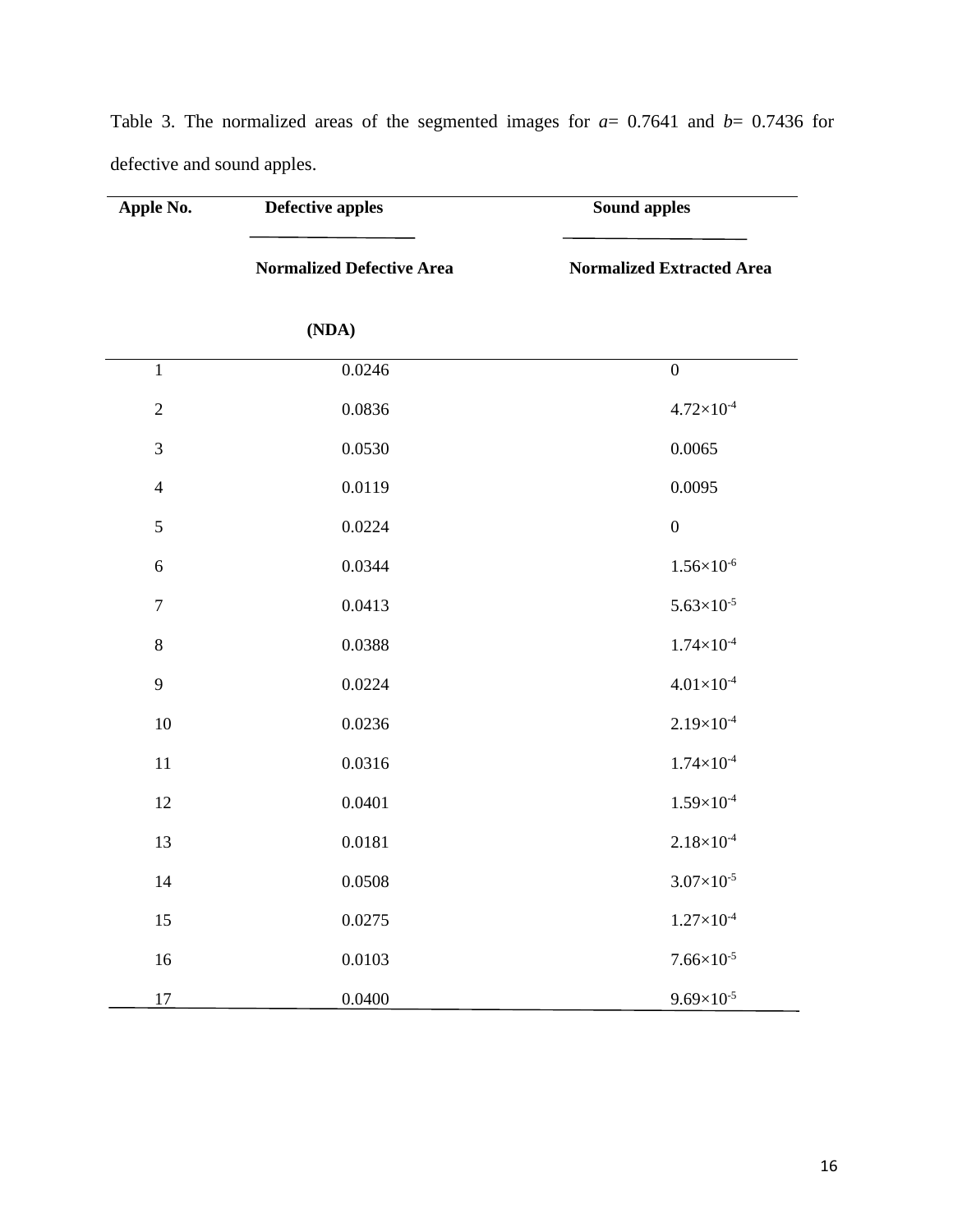Table 4. Errors obtained by the proposed thresholding technique and by interactive thresholding used to evaluate different values of *a* and *b*.

| Defect apples                                       | Weights                              | Weights               |  |
|-----------------------------------------------------|--------------------------------------|-----------------------|--|
|                                                     | $\boldsymbol{b}$<br>$\boldsymbol{a}$ | $\boldsymbol{b}$<br>a |  |
|                                                     | 0.3<br>1                             | 0.7641<br>0.7436      |  |
| Total normalized defective Area <sup>*</sup> 0.8754 |                                      | 0.6014                |  |
| Total normalized defective Area <sup>+</sup> 0.5867 |                                      | 0.5867                |  |
| Error $(\%)$                                        | 50.06%                               | 2.49%                 |  |

\*Total normalized defective area computed by the proposed thresholding method in this research.

♦ Total normalized defective area computed by the interactive histogram-based thresholding to verify the latter.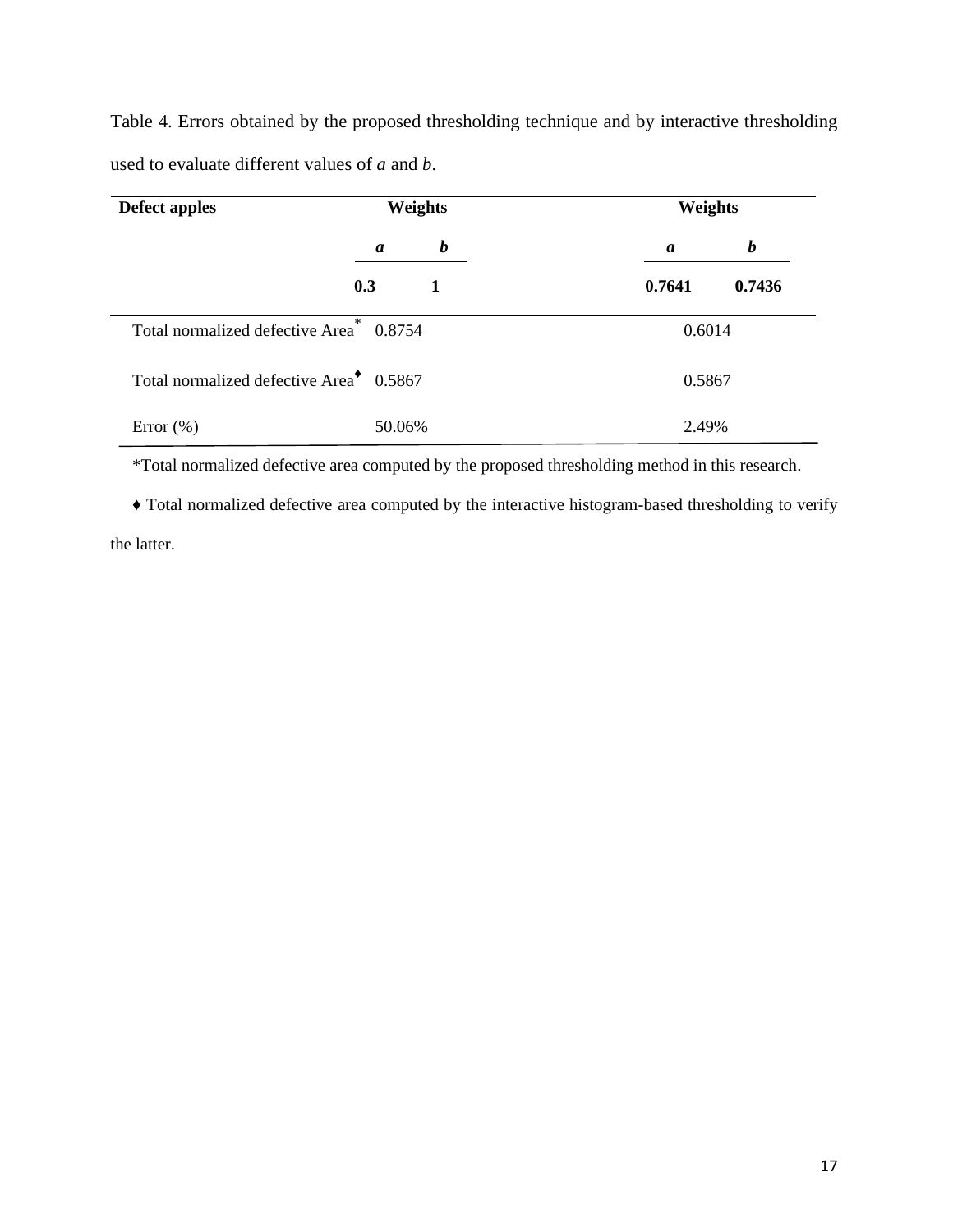

Fig. 1. Block Diagram of the proposed vision algorithm.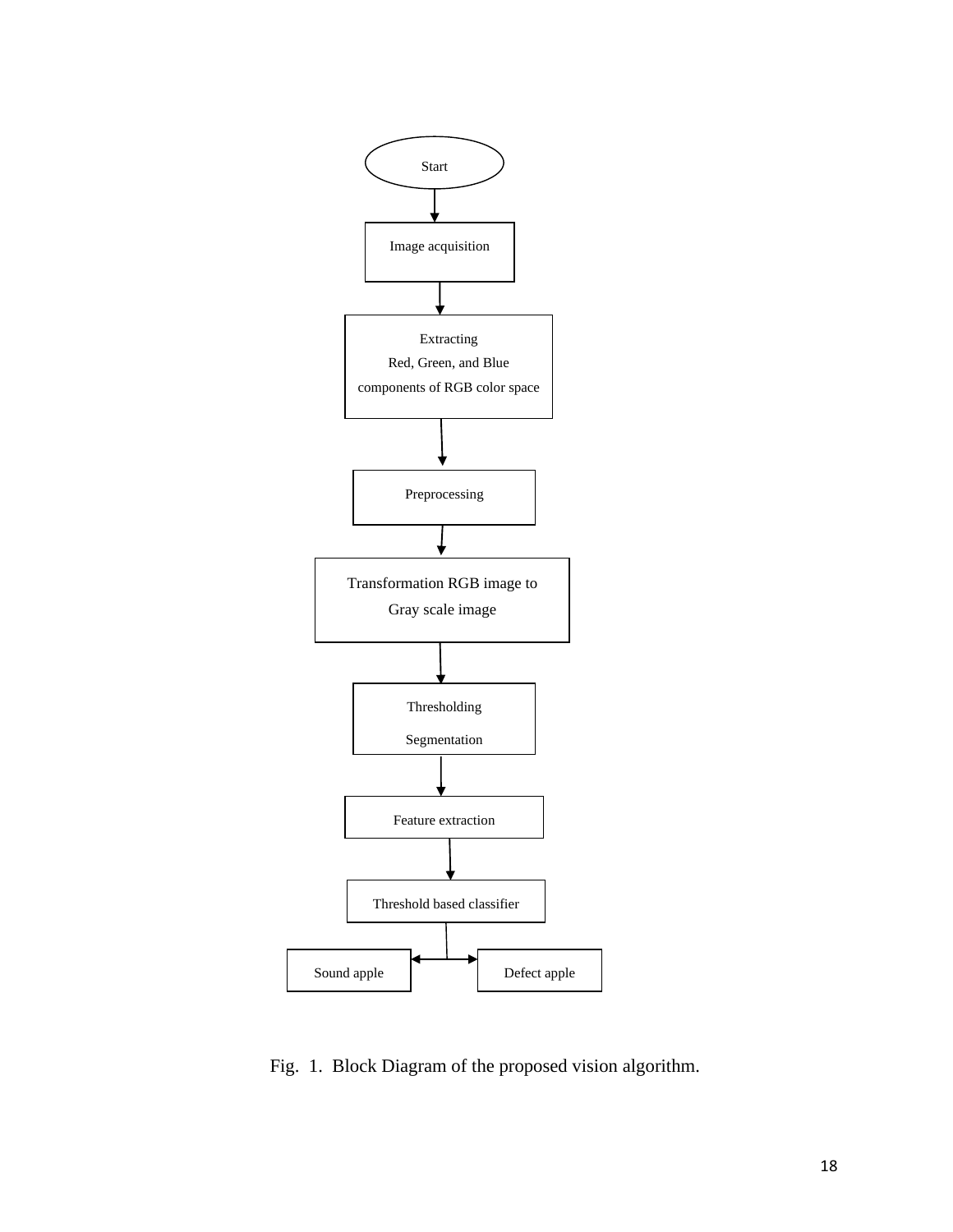

 $(a)$  (b)

Fig. 2. a) Filtered gray scale image b) Edge detection by Robert's mask.



Grey level values

Fig. 3. Histogram of Fig. 2.a.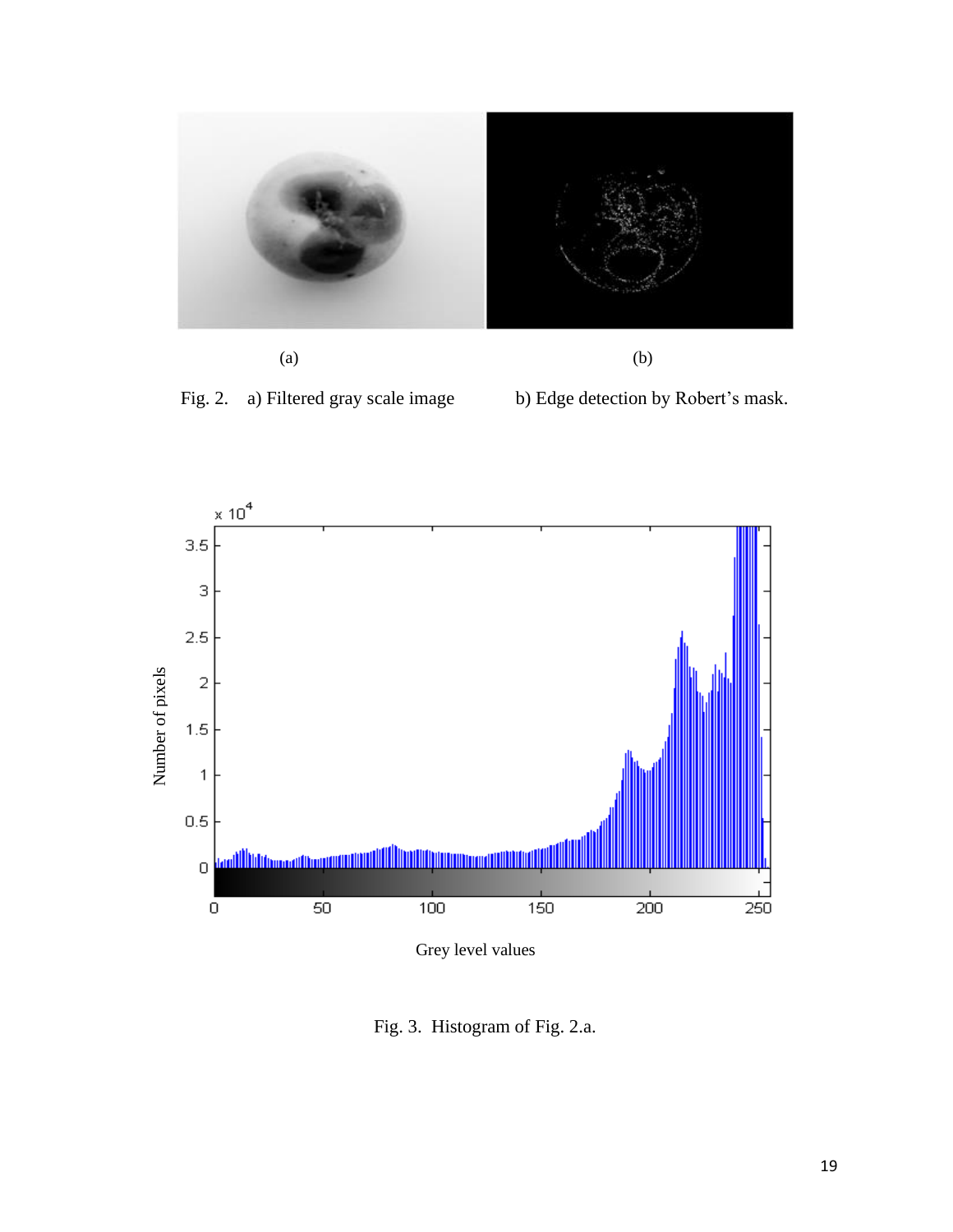



b) Result of Otsu's thresholding technique based on the histogram of Fig. 3.



Fig. 5. An RGB true-color image of a defective apple.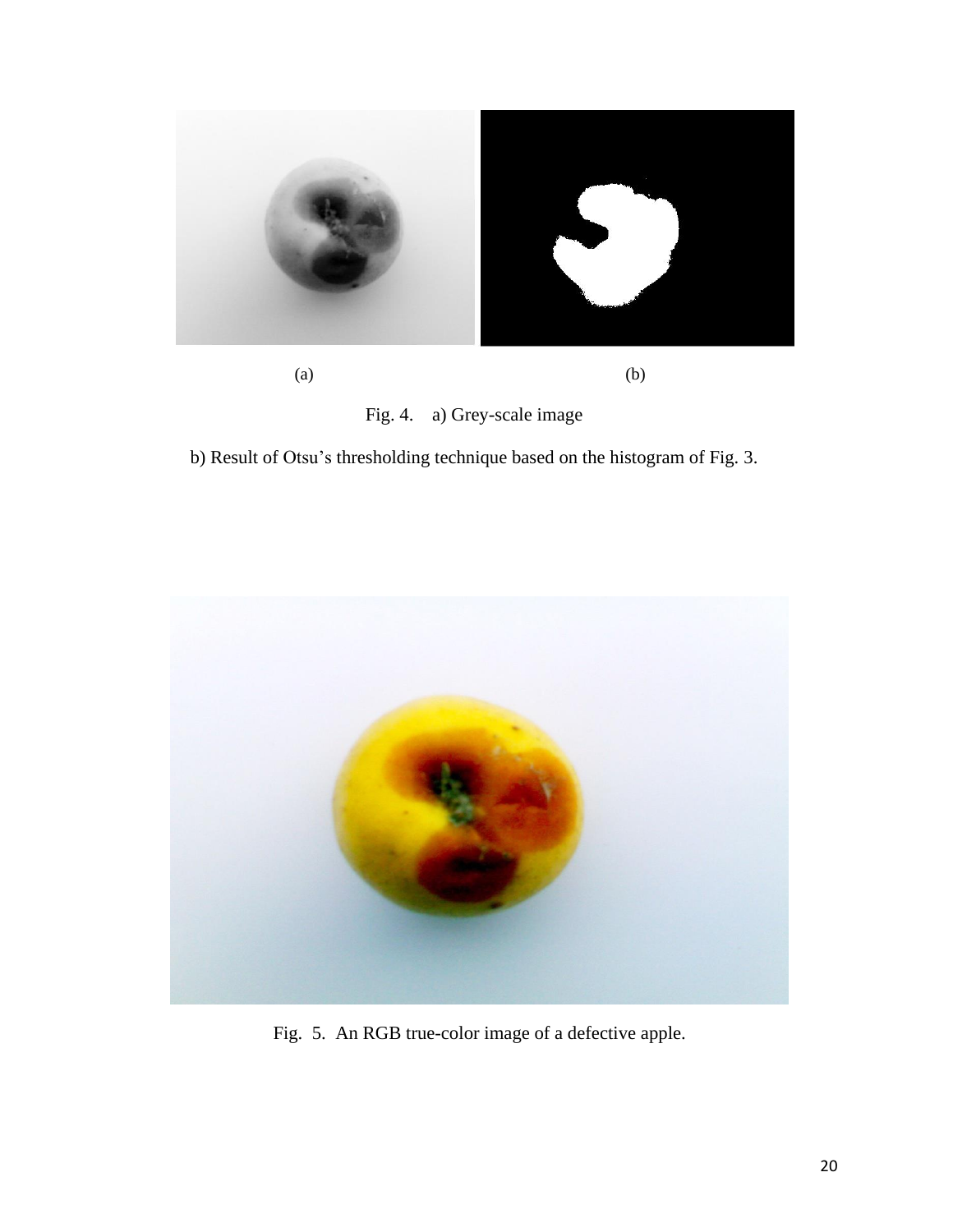

Fig. 6. The RGB components of the golden delicious apple shown in Fig. 5. a) Sound part b) Defective part.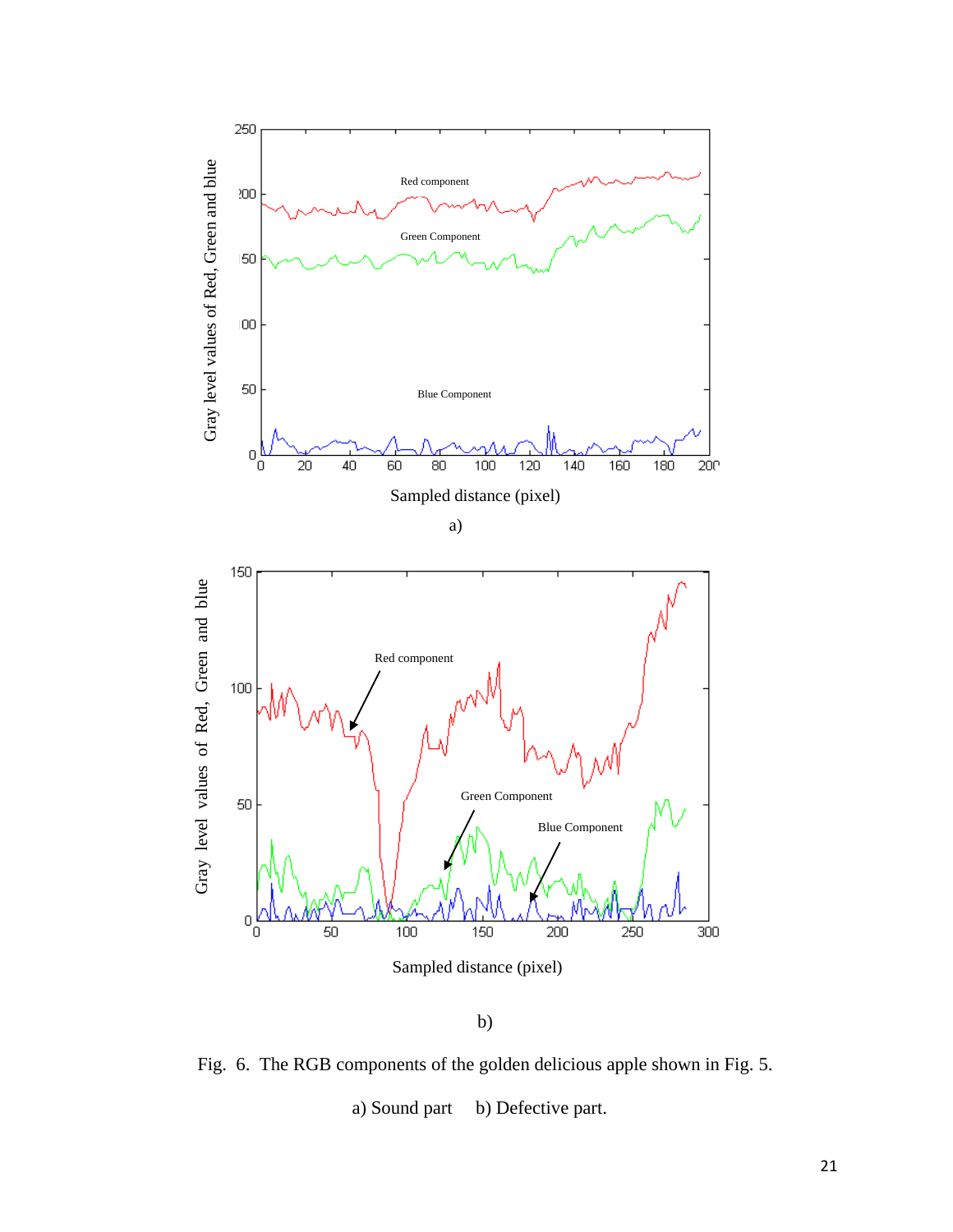

Fig. 7. Schematic of permutation operation on weights of red and green components.



Fig. 8. a) RGB image of a defective golden delicious apple b) Computed gray-scale image c) Segmented image.



Fig. 9. Distribution of the weights *b* versus *a*.